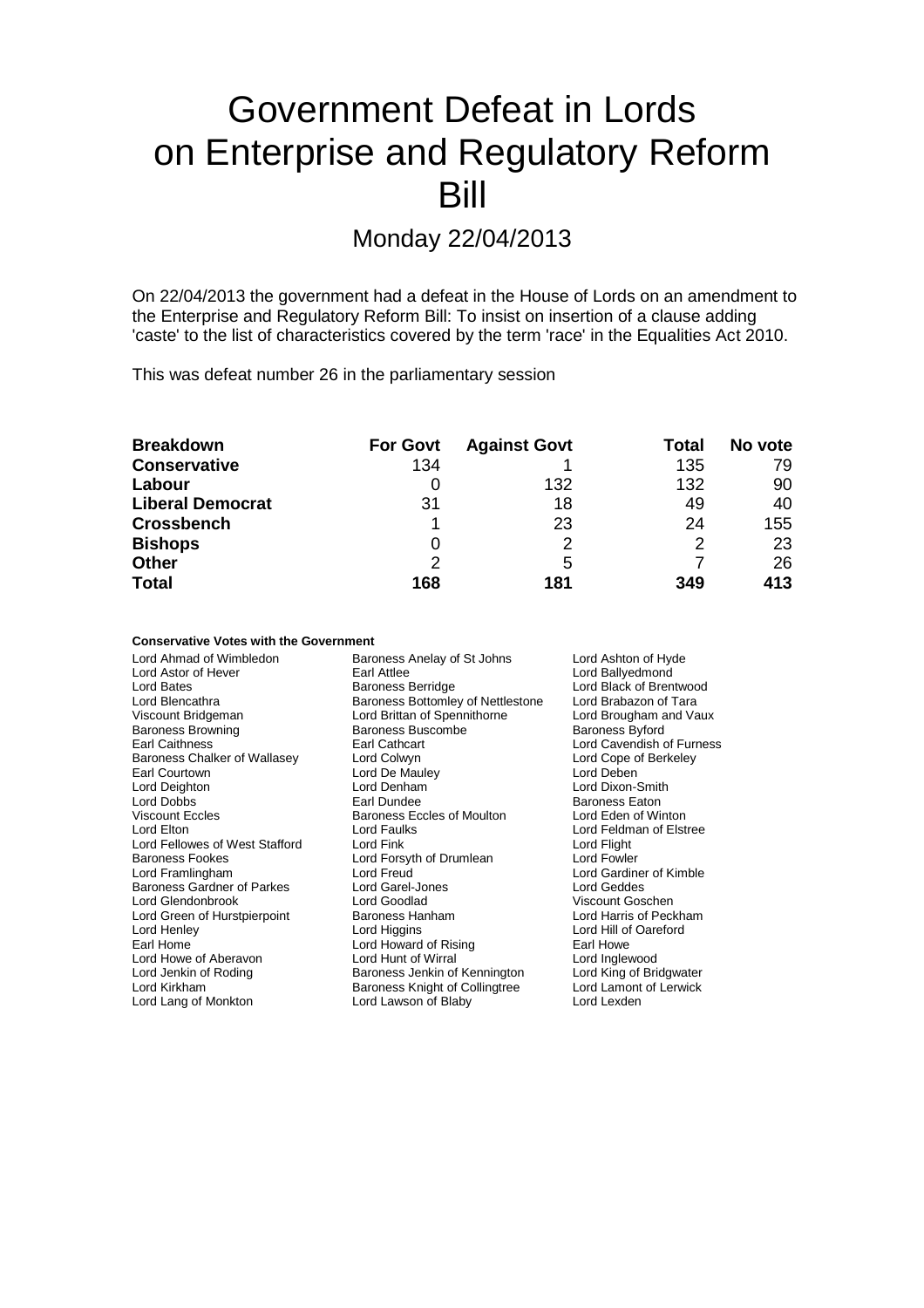Lord Nash Baroness Neville-Jones<br>
Baroness Noakes<br>
Lord Northbrook Lord Popat **Baroness Rawlings**<br>
Lord Risby **Baroness Rawlings**<br>
Lord Risby Lord Tugendhat Viscount Ullswater<br>
Lord Waddington<br>
Lord Wakeham

Earl Lindsay **Lord Lord Lingfield** Lord Luke Lord Luke<br>
Lord Lord MacGregor of Pulham Market Lord Mackay of Clashfern Lord MacGregor of Pulham Market Lord Mackay of Clashfern Lord Mackay of Clashfern Lord Marlesford Lord Magan of Castletown Lord Mancroft Lord Marlesford Lord Mayhew of Twysden Lord McColl of Dulwich<br>Baroness Morris of Bolton Lord Movinhan Lord Maynihan Lord Naseby Baroness Morris of Bolton Lord Moynihan Lord Naseby Baroness Noakes Lord Northbrook Baroness O'Cathain<br>
Lord Palumbo Lord Parkinson Baroness Perry of Sc Lord Palumbo **Lord Parkinson** Baroness Perry of Southwark<br>
Lord Popat **Baroness Rawlings** Lord Ribeiro Lord Risby **Lord Sassoon Baroness Seccombe**<br>
Earl Selborne **Baroness Seccombe**<br>
Lord Selsdon **Baroness Seccombe**<br>
Lord Selsdon Earl Selborne Lord Selkirk of Douglas Lord Selsdon Baroness Shackleton of Belgravia Baroness Sharples **Baroness Sharples** Lord Shaw of North<br>Lord Sheikh Baroness Shephard of Northwold Lord Skelmersdale Lord Sheikh **Baroness Shephard of Northwold** Lord Skelmersc<br>
Lord Spicer **Baroness Stedman-Scott** Lord Stewartby Exaroness Stedman-Scott Lord Stewartby<br>
Lord Taylor of Holbeach Lord Trefgarne Baroness Stowell of Beeston Lord Taylor of Holbeach Lord Trefg<br>
Lord Trefgarness Stowell of Beeston Lord Trefgareness Lord Trefgareness Lord True Viscount Trenchard **Communist Communist Lord Trimble** Lord True Lord True Lord True Lord True Lord True Lord True<br>
Lord Tugendhat **Lord True Lord True Lord True Lord True** Lord True Lord True Verma Lord Waddington Lord Wakeham Lord Waldegrave of North Hill Baroness Warsi **Research State Lord Wasserman** Baroness Wheatcroft<br>
Baroness Wilcox **Marsh State Wilcomess** Viscount Younger of Leckie Viscount Younger of Leckie

### **Conservative Votes against the Government** Lord Lucas

### **Labour Votes with the Government**

**-**

### **Labour Votes against the Government**

Lord Bach Baroness Bakewell **Example 20 Example 20 Lord Bassam of Brighton**<br>
Lord Berkeley **Baroness Blackstone**<br>
Lord Baroness Blackstone Baroness Blood **Exercise Secure Lord Boateng** Lord Brooks Blood Bradley<br>
Lord Brada<br>
Lord Brookman<br>
Lord Brookman Lord Campbell-Savours Lord Carter of Coles Viscount Chandos<br>
Lord Clark of Windermere Lord Clinton-Davis Lord Collins of Highbury Lord Clark of Windermere Lord Clinton-Davis<br>
Baroness Corston Lord Davies of Stamford Baroness Dean of Thornton-le-Fylde Lord Desai<br>Baroness Drake Lord Dubs Baroness Farrington of Ribbleton Lord Faulkner of Worcester Lord Filkin<br>
Lord Foster of Bishop Auckland Lord Foulkes of Cumnock Baroness Gale Lord Foster of Bishop Auckland Lord Foulkes of Cumnock Baroness Gale<br>
Baroness Gibson of Market Rasen Lord Gordon of Strathblane Baroness Gould of Potternewton Baroness Gibson of Market Rasen Lord Gordon<br>Lord Grantchester **Baroness Baroness Baroness Gould Conet** Lord Harris of Haringey Lord Hart of Chilton Lord Haworth Baroness Hayter of Kentish Town Baroness Healy of Primrose Hill Baroness Henig<br>Baroness Hilton of Eggardon Baroness Hollis of Heigham Lord Howarth of Newport Baroness Hilton of Eggardon Baroness Hollis of Heigham Lord Howarth of Newport<br>
Lord Hughes of Woodside Baroness Hughes of Stretford Lord Hunt of Kings Heath Baroness Jay of Paddington Lord Joffe Lord Jones<br>
Baroness Jones of Whitchurch Lord Jordan Lord Judd Lord Judd Baroness Jones of Whitchurch Lord Jordan<br>
Lord Kennedy of Southwark Baroness King of Bow Lord Kennedy of Southwark Baroness King of Bow<br>
Lord Kinnock of Holyhead<br>
Lord Kinnock Cheroness King of Bow Baroness Kinnock of Weymouth Lord Kinnock **Lord Kirkhill** Lord Kirkhill Lord Knight of Weymouth<br>Lord Layard Lord Lord Lea of Crondall **Condumentary Baroness** Liddell of Coatd Lord Layard Layard Lord Lea of Crondall Coat Baroness Liddell of Coatdyke<br>Baroness Lister of Burtersett Lord Lympne Lord Macdonald of Tradeston Baroness Lister of Burtersett Lord Lympne Lord Lord Macdonald of Tradeston<br>
Lord MacKenzie of Culkein Baroness Mallalieu Baroness Massey of Darwen Lord MacKenzie of Culkein **Baroness** Mallalieu **Baroness Massey of Darwen**<br>
Lord Maxton **Baroness McDonagh**<br>
Lord McAvoy **Communist Communist Communist Communist Communist Communist Communist Communist Communist Communist** Lord Maxton **Maxton** Lord McAvoy **Baroness McDonagh**<br>
Lord McFall of Alcluith **Baroness McIntosh of Hudnall** Lord McKenzie of Luton Lord McFall of Alcluith Baroness McIntosh of Hudnall<br>
Lord Mitchell Cord Monks Lord Mitchell **Communist Lord Monks**<br>
Lord Morris of Handsworth **Baroness Morris of Yardley** Lord Noon Lord Morris of Handsworth **Baroness Morris of Yardley** Lord Noon<br>
Baroness Nye **Corris Clack Lord Clack Clack Morris of Yard Arach Lord Parekh** Lord Patel of Bradford **Lord Pendry** Lord Pendry **Baroness Pitkeath**<br>
Lord Plant of Highfield **Baroness Prosser**<br>
Lord Ponsonby of Shulbrede Baroness Prosser Lord Plant of Highfield Lord Ponsonby of Shulbrede Baroness Providence Baroness Providence Baroness Providence<br>
Lord Puttnam Baroness Quin Lord Reid of Cardowan Lord Richard Lord Rosser Lord Rowlands<br>
Baroness Sherlock<br>
Viscount Simon<br>
Viscount Simon Baroness Sherlock Viscount Simon Baroness Smith of Basildon Baroness Symons of Vernham Dean Baroness Taylor Cord Touhig<br>Lord Touhig Baroness Taylor Lord Turnberg **Baroness Turner of Camden** Baroness Wall of New Barnet

Baroness Andrews **Craigiele Baroness Armstrong of Hill Top**<br>
Baroness Bakewell **Corain Carmstrong Armstrong Armstrong Craig** Lord Bilston **Baroness Blackstone**<br>
Lord Boateng<br>
Lord Bradley Lord Brooke of Alverthorpe Lord Brookman<br>
Lord Carter of Coles 
Viscount Chandos Lord Davies of Stamford<br>
Lord Desai **Corston Caroness Conaghy**<br>
Baroness Donaghy Lord Dubs<br>
Lord Eaulkner of Worcester<br>
Lord Eilkin Lord Grocott<br>
Lord Hart of Chilton<br>
Lord Haworth Baroness Hughes of Stretford Lord Hunt c<br>Lord Joffe Lord Lord Hunter Lord O'Neill of Clackmannan Lord Parekh<br>Lord Pendry Clackmannan Baroness Pitkeathley Examples Quin **Baroness Quin Lord Radice**<br> **Lord Richard** Lord Rosser Lord Stevenson of Balmacara Lord Stone of Blackheath<br>
Baroness Taylor of Bolton Baroness Thornton

Lord Tunnicliffe